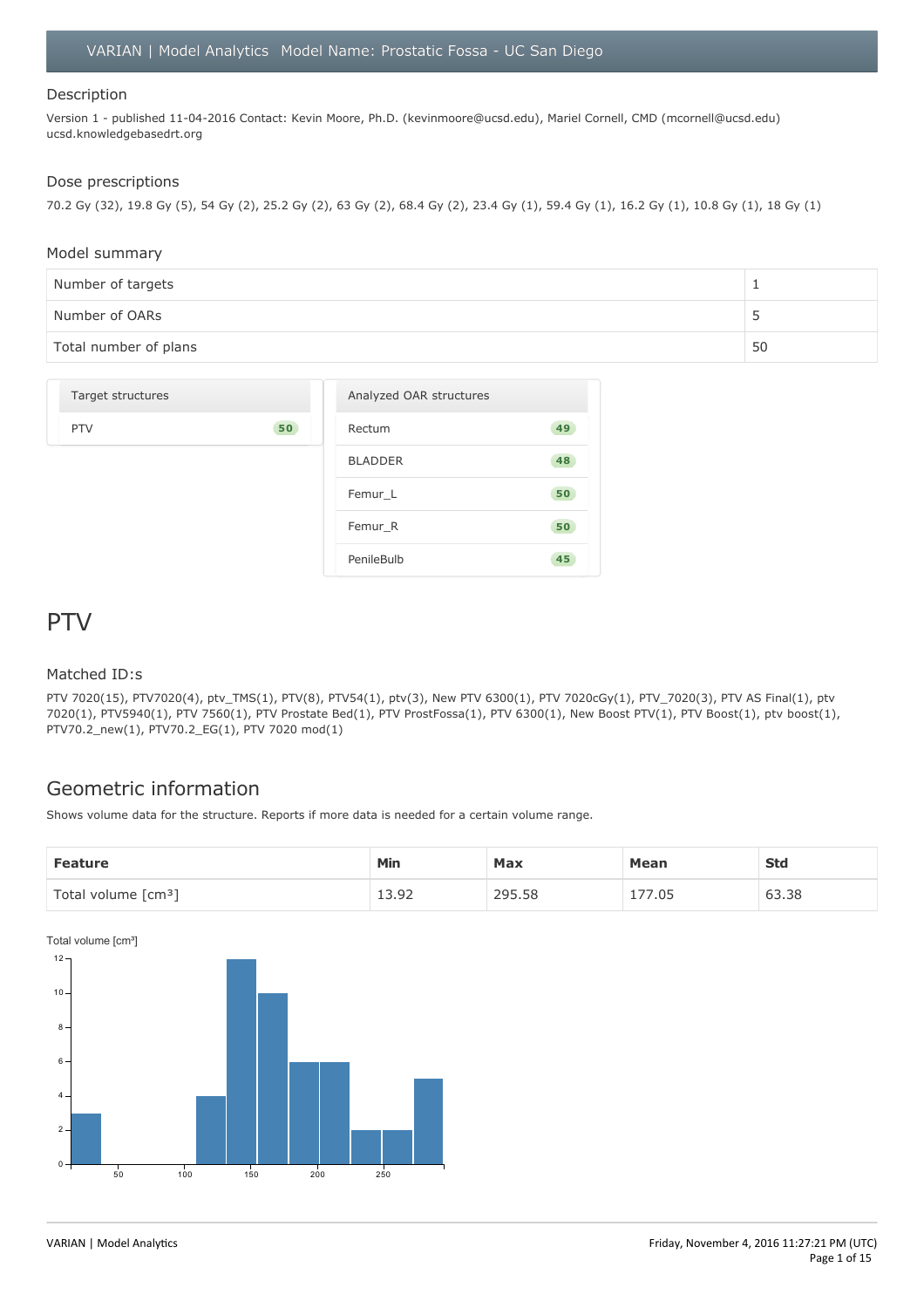#### Consider adding the following to the model

#### **Reason**

Not enough data exists for Target volume between 36.49cm<sup>3</sup> and 115.65cm<sup>3</sup>. To fill the data gap, consider adding more plans to the model.

### Dosimetric information

Shows the dose that the target structure receives as well as its dose homogeneity. Reports if homogeneity in this target is lower than in the majority of targets and lists potential trade-offs.

| <b>Feature</b> | <b>Min</b> | Max    | Mean   | <b>Std</b> |
|----------------|------------|--------|--------|------------|
| Mean dose [Gy] | 11.02      | 72.17  | 59.09  | 21.29      |
| Mean dose [%]  | 101.08     | 103.26 | 102.06 | 0.45       |
| Sigma index    | 0.16       | 1.63   | 1.09   | 0.43       |



No suggestions

# Rectum

Matched ID:s Rectum(49)

### Model information

Reports deviant or influential plan structures. They have the greatest effect on the accuracy of DVH estimates.

### Consider removing the following from the model

No suggestions

Check the following plans

|    | Plan # Structure Reason |                                                                                                                                                                    |
|----|-------------------------|--------------------------------------------------------------------------------------------------------------------------------------------------------------------|
| 45 | Rectum                  | The geometry of the structure seems to differ from the majority: The expected dose for the OAR<br>(based on distance from the target) is smaller than the average. |
| 44 | Rectum                  | The geometry of the structure seems to differ from the majority: The expected dose for the OAR<br>(based on distance from the target) is smaller than the average. |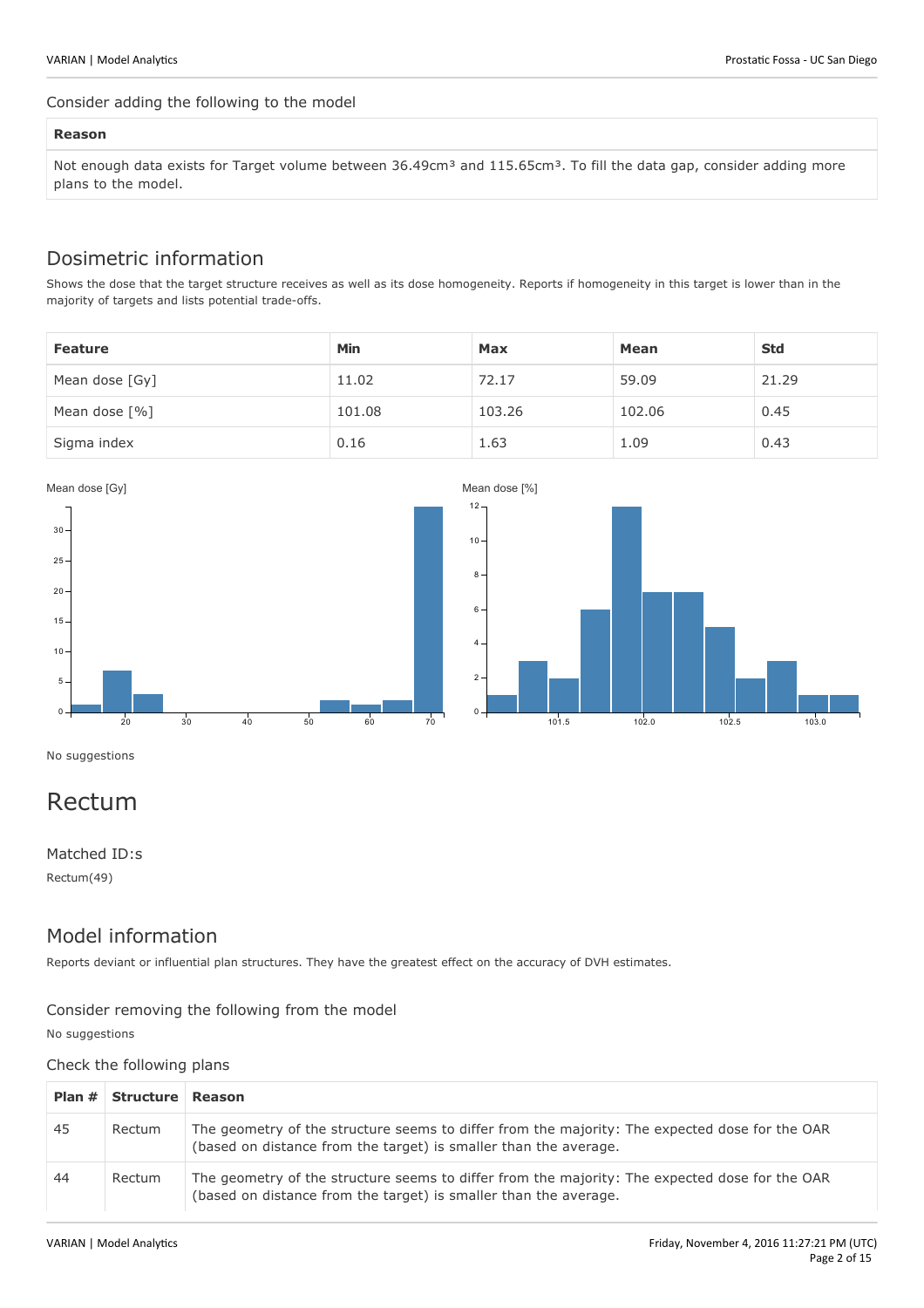| Plan # | Structure Reason |                                                                                                                                                                    |
|--------|------------------|--------------------------------------------------------------------------------------------------------------------------------------------------------------------|
| 67     | Rectum           | The geometry of the structure seems to differ from the majority: The expected dose for the OAR<br>(based on distance from the target) is bigger than the average.  |
| 52     | Rectum           | The geometry of the structure seems to differ from the majority: The expected dose for the OAR<br>(based on distance from the target) is smaller than the average. |
| 39     | Rectum           | The geometry of the structure seems to differ from the majority: The expected dose for the OAR<br>(based on distance from the target) is bigger than the average.  |
| 60     | Rectum           | The geometry of the structure seems to differ from the majority: OAR volume is much bigger than the<br>average (171.50cm <sup>3</sup> vs. 73.82cm <sup>3</sup> ).  |

### Geometric information

Shows volume data for the structure. Reports if more data is needed for a certain volume range.

| <b>Feature</b>                                              | <b>Min</b> | Max    | Mean  | <b>Std</b> |
|-------------------------------------------------------------|------------|--------|-------|------------|
| Total volume [cm <sup>3</sup> ]                             | 39.36      | 171.50 | 73.82 | 28.45      |
| In-field volume $\lceil$ cm <sup>3</sup> $\rceil$           |            | 103.07 | 51.44 | 15.77      |
| In-field volume [%]                                         | 39.62      | 89.58  | 72.28 | 12.63      |
| Out-of-field volume [cm <sup>3</sup> ]                      | 0.00       | 53.06  | 5.26  | 11.99      |
| Out-of-field volume [%]                                     | 0.00       | 38.62  | 5.33  | 10.92      |
| Overlap volume with the union of targets [cm <sup>3</sup> ] | 0.26       | 13.74  | 6.36  | 2.99       |
| Overlap volume with the union of targets [%]                | 0.41       | 19.10  | 9.02  | 4.15       |

Total volume [cm<sup>3</sup>]

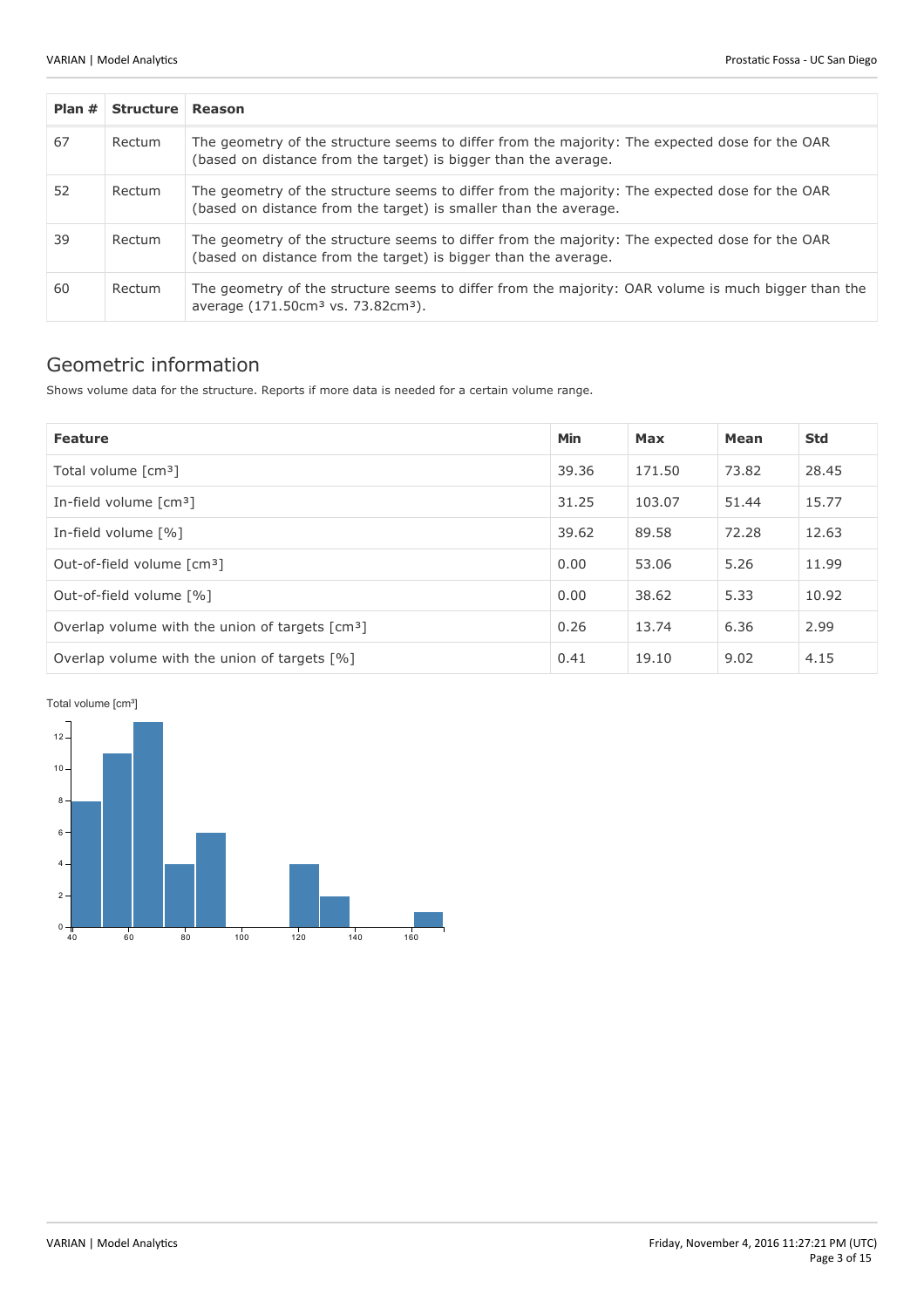

#### Consider adding the following to the model

#### **Reason**

Not enough data exists for OAR volume between 91.69cm<sup>3</sup> and 117.07cm<sup>3</sup>. To fill the data gap, consider adding more plans to the model.

Not enough data exists for OAR overlap volume with the union of targets (%) between 12.91% and 16.38%. To fill the data gap, consider adding more plans to the model.

Not enough data exists for OAR in-field volume between 88.74cm<sup>3</sup> and 103.07cm<sup>3</sup>. To fill the data gap, consider adding more plans to the model.

### Dosimetric information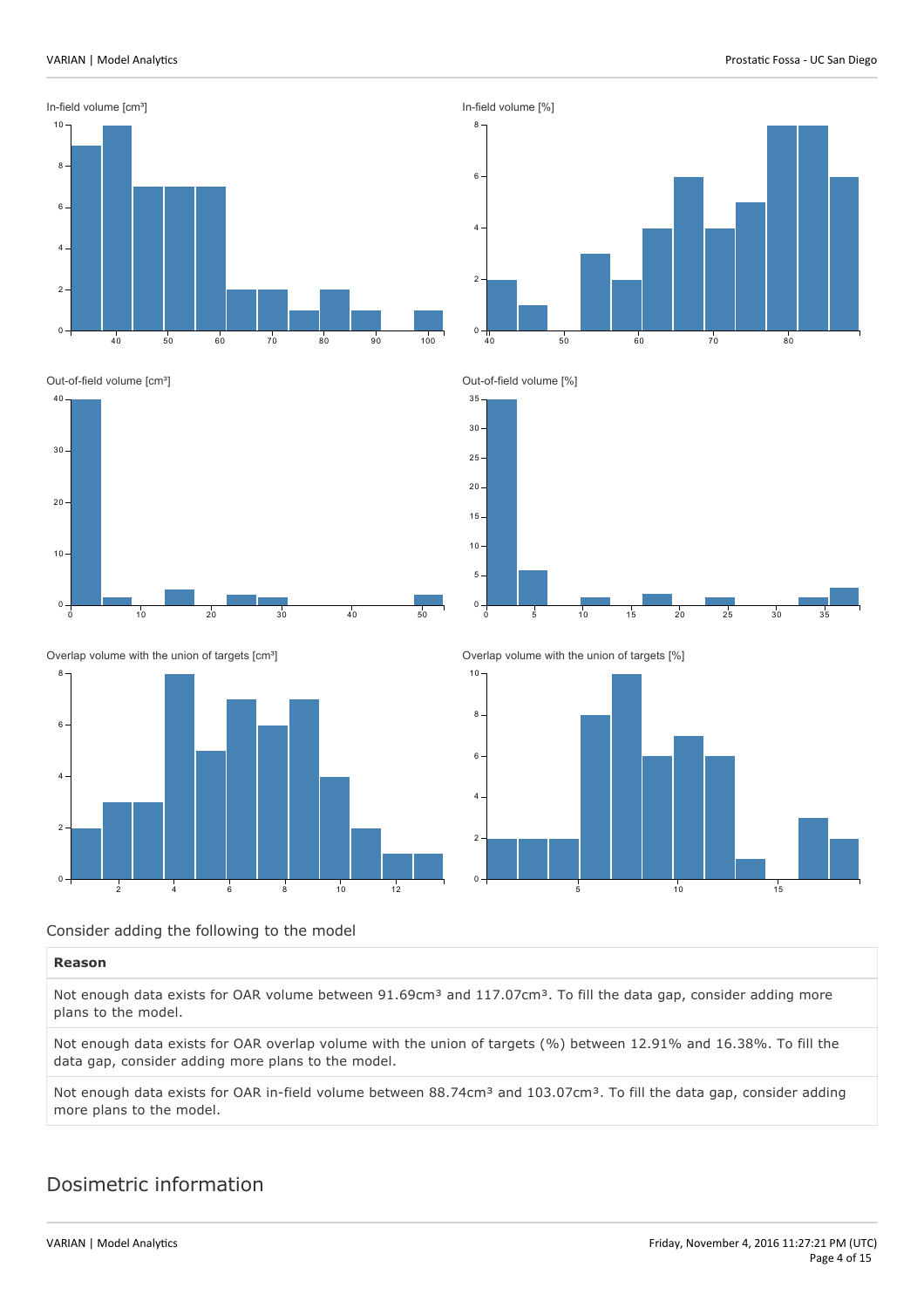Shows dose that the structure receives. Reports if dose is higher than estimated and lists potential trade-offs.

| <b>Feature</b>  | Min   | Max   | Mean  | <b>Std</b> |
|-----------------|-------|-------|-------|------------|
| Mean dose [Gy]  | 1.93  | 42.98 | 23.41 | 10.07      |
| Mean dose $[%]$ | 15.89 | 62.83 | 40.22 | 9.35       |



# BLADDER

Matched ID:s

Bladder(48)

### Model information

Reports deviant or influential plan structures. They have the greatest effect on the accuracy of DVH estimates.

#### Consider removing the following from the model

No suggestions

#### Check the following plans

| Plan $#$ | Structure Reason |                                                                                                                                                                                                                                          |
|----------|------------------|------------------------------------------------------------------------------------------------------------------------------------------------------------------------------------------------------------------------------------------|
| 29       | Bladder          | The structure may distort the shape and position of estimated DVHs. The geometry of the structure<br>seems to differ from the majority: The expected dose for the OAR (based on distance from the target)<br>is bigger than the average. |
| 62       | Bladder          | The geometry of the structure seems to differ from the majority: OAR in-field volume is much bigger<br>than the average $(251.29cm3$ vs. 103.37cm <sup>3</sup> ).                                                                        |
| 39       | <b>Bladder</b>   | The geometry of the structure seems to differ from the majority: OAR in-field volume is much bigger<br>than the average $(254.81cm3$ vs. 103.37cm <sup>3</sup> ).                                                                        |

### Geometric information

Shows volume data for the structure. Reports if more data is needed for a certain volume range.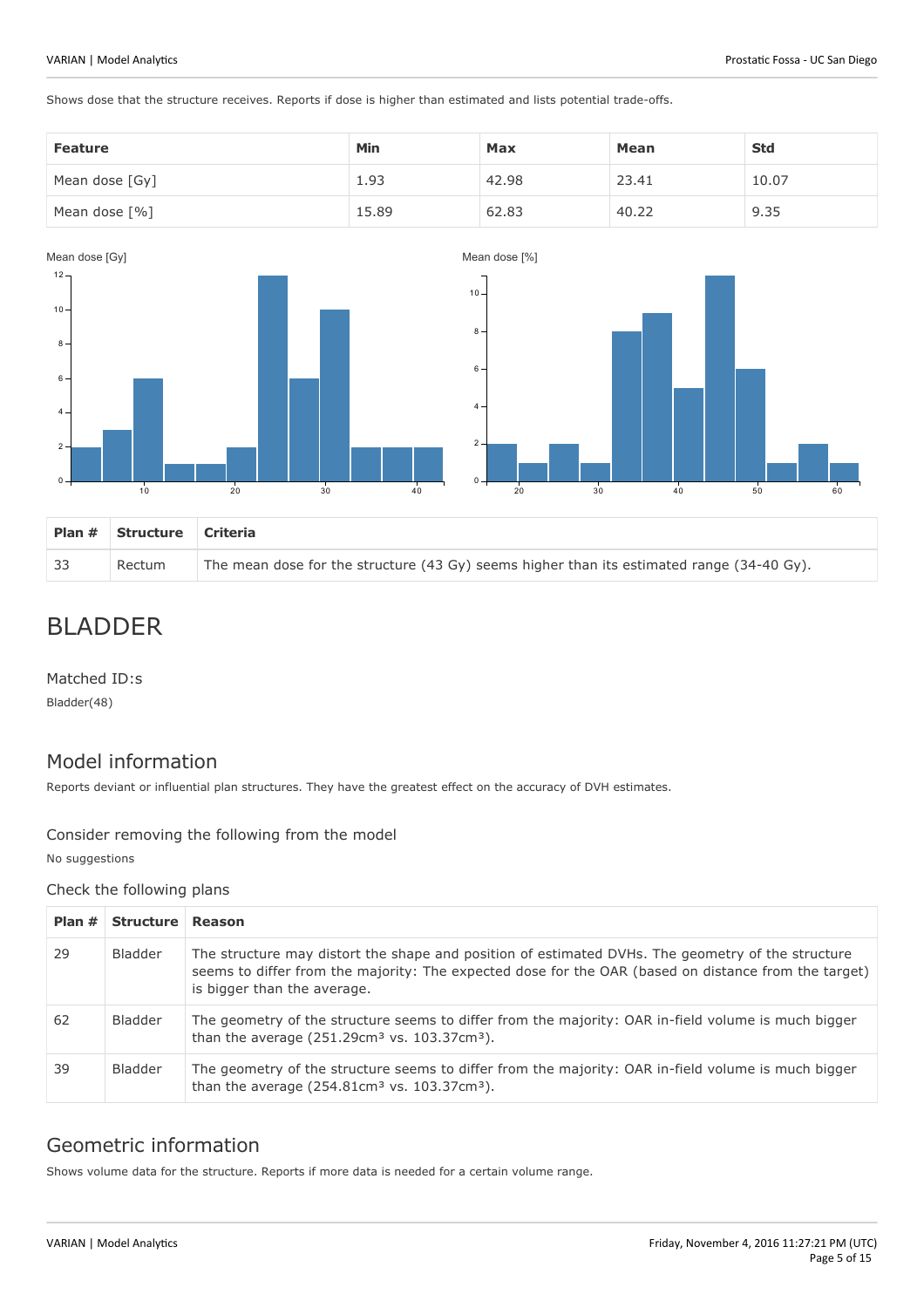| <b>Feature</b>                                              | Min   | Max    | Mean   | <b>Std</b> |
|-------------------------------------------------------------|-------|--------|--------|------------|
| Total volume [cm <sup>3</sup> ]                             | 67.03 | 716.41 | 294.10 | 165.52     |
| In-field volume $\lceil$ cm <sup>3</sup> $\rceil$           | 17.37 | 254.81 | 103.37 | 50.66      |
| In-field volume [%]                                         | 7.43  | 69.21  | 40.09  | 15.21      |
| Out-of-field volume [cm <sup>3</sup> ]                      | 0.00  | 569.80 | 69.72  | 120.80     |
| Out-of-field volume [%]                                     | 0.00  | 79.54  | 15.75  | 21.16      |
| Overlap volume with the union of targets [cm <sup>3</sup> ] | 2.73  | 101.33 | 49.33  | 20.99      |
| Overlap volume with the union of targets [%]                | 0.69  | 59.93  | 23.09  | 15.40      |

Total volume [cm<sup>3</sup>]





Out-of-field volume [cm<sup>3</sup>]



In-field volume [%]



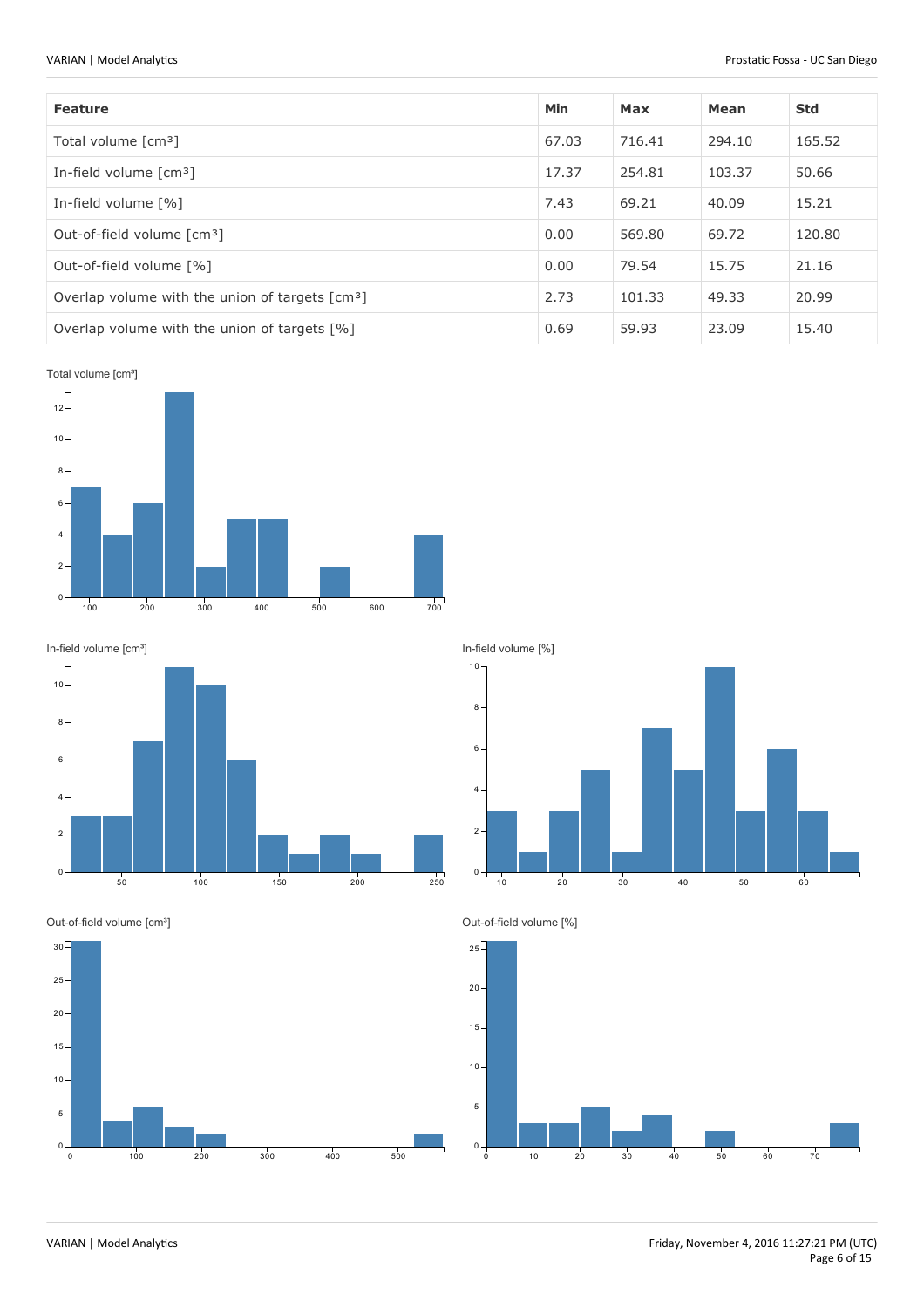Overlap volume with the union of targets [cm<sup>3</sup>]





Consider adding the following to the model

#### **Reason**

Not enough data exists for OAR volume between 527.15cm<sup>3</sup> and 672.53cm<sup>3</sup>. To fill the data gap, consider adding more plans to the model.

Not enough data exists for OAR in-field volume between 205.33cm<sup>3</sup> and 251.29cm<sup>3</sup>. To fill the data gap, consider adding more plans to the model.

### Dosimetric information

Shows dose that the structure receives. Reports if dose is higher than estimated and lists potential trade-offs.

| <b>Feature</b>               | Min  | Max   | <b>Mean</b> | <b>Std</b> |
|------------------------------|------|-------|-------------|------------|
| Mean dose [Gy]               | 0.47 | 56.85 | 26.06       | 15.37      |
| Mean dose $\lceil \% \rceil$ | 4.35 | 80.98 | 43.19       | 20.46      |



Mean dose [%]



No suggestions

## Femur\_L

Matched ID:s Fem Head LT(43), Femur\_L(7)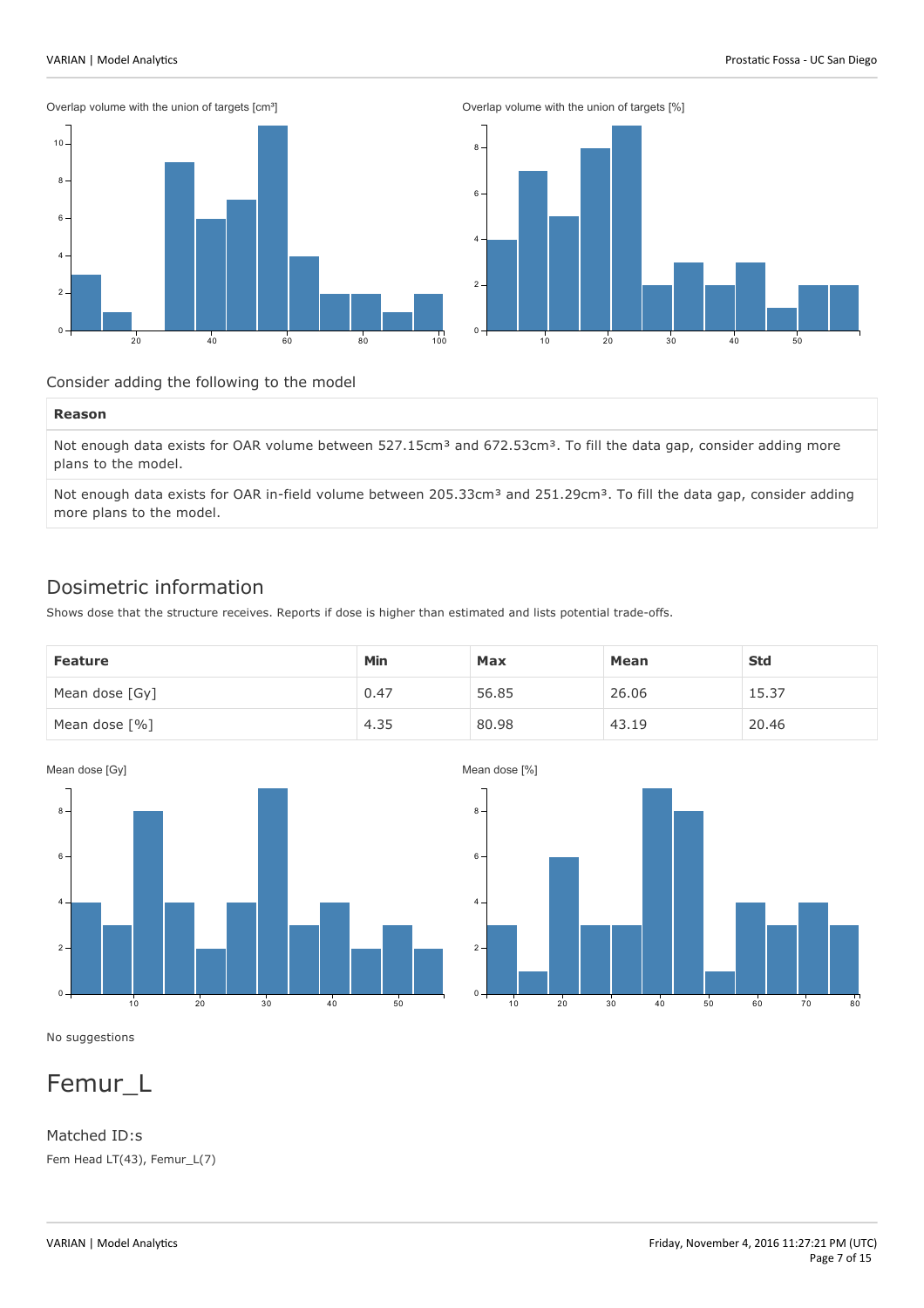### Model information

Reports deviant or influential plan structures. They have the greatest effect on the accuracy of DVH estimates.

#### Consider removing the following from the model

No suggestions

### Check the following plans

| Plan # | Structure Reason |                                                                                                                                                                             |
|--------|------------------|-----------------------------------------------------------------------------------------------------------------------------------------------------------------------------|
| 46     | Fem Head<br>LT   | The structure may distort the shape and position of estimated DVHs. The generated DVH estimate for<br>this structure seems to be lower than for the majority of structures. |
| 52     | Fem Head<br>LT.  | The geometry of the structure seems to differ from the majority: OAR in-field volume (%) is much<br>smaller than the average (31.66% vs. 92.81%).                           |
| 45     | Fem Head<br>LT   | The geometry of the structure seems to differ from the majority: The expected dose for the OAR<br>(based on distance from the target) is smaller than the average.          |
| 28     | Fem Head<br>LT   | The geometry of the structure seems to differ from the majority: OAR in-field volume (%) is much<br>smaller than the average (48.57% vs. 92.81%).                           |

### Geometric information

Shows volume data for the structure. Reports if more data is needed for a certain volume range.

| <b>Feature</b>                                              | <b>Min</b> | Max    | Mean  | <b>Std</b> |
|-------------------------------------------------------------|------------|--------|-------|------------|
| Total volume [cm <sup>3</sup> ]                             | 43.90      | 85.73  | 65.50 | 9.41       |
| In-field volume $\lceil$ cm <sup>3</sup> $\rceil$           | 23.32      | 82.70  | 60.33 | 11.32      |
| In-field volume [%]                                         | 31.66      | 100.00 | 92.81 | 14.42      |
| Out-of-field volume [cm <sup>3</sup> ]                      | 0.00       | 27.98  | 1.21  | 5.10       |
| Out-of-field volume [%]                                     | 0.00       | 37.98  | 1.60  | 6.64       |
| Overlap volume with the union of targets [cm <sup>3</sup> ] | 0.00       | 0.00   | 0.00  | 0.00       |
| Overlap volume with the union of targets [%]                | 0.00       | 0.00   | 0.00  | 0.00       |

Total volume [cm<sup>3</sup>]

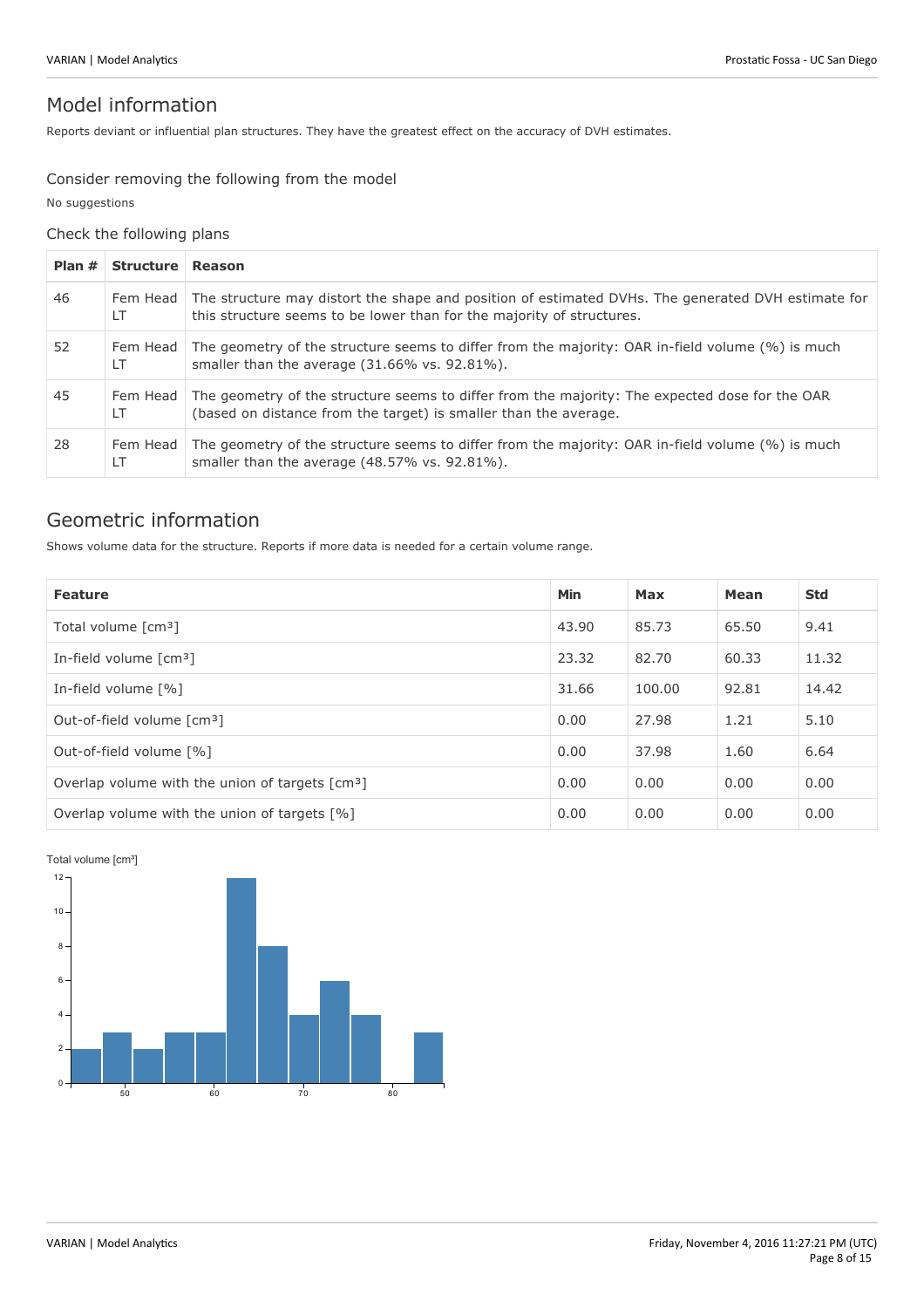



Out-of-field volume [cm<sup>3</sup>]



*All values are 0*

Out-of-field volume [%]



*All values are 0*

Overlap volume with the union of targets [cm<sup>3</sup>]

Overlap volume with the union of targets [%]

Consider adding the following to the model

#### **Reason**

Not enough data exists for OAR volume between 76.52cm<sup>3</sup> and 83.35cm<sup>3</sup>. To fill the data gap, consider adding more plans to the model.

Not enough data exists for OAR in-field volume (%) between 31.66% and 61.95%. Not enough data exists for OAR in-field volume between 23.32cm<sup>3</sup> and 40.48cm<sup>3</sup>. To fill the data gap, consider adding more plans to the model.

### Dosimetric information

Shows dose that the structure receives. Reports if dose is higher than estimated and lists potential trade-offs.

| <b>Feature</b>  | Min  | Max   | Mean  | <b>Std</b> |
|-----------------|------|-------|-------|------------|
| Mean dose [Gy]  | 0.25 | 31.98 | 16.23 | 7.68       |
| Mean dose $[%]$ | 2.32 | 45.55 | 27.55 | 9.33       |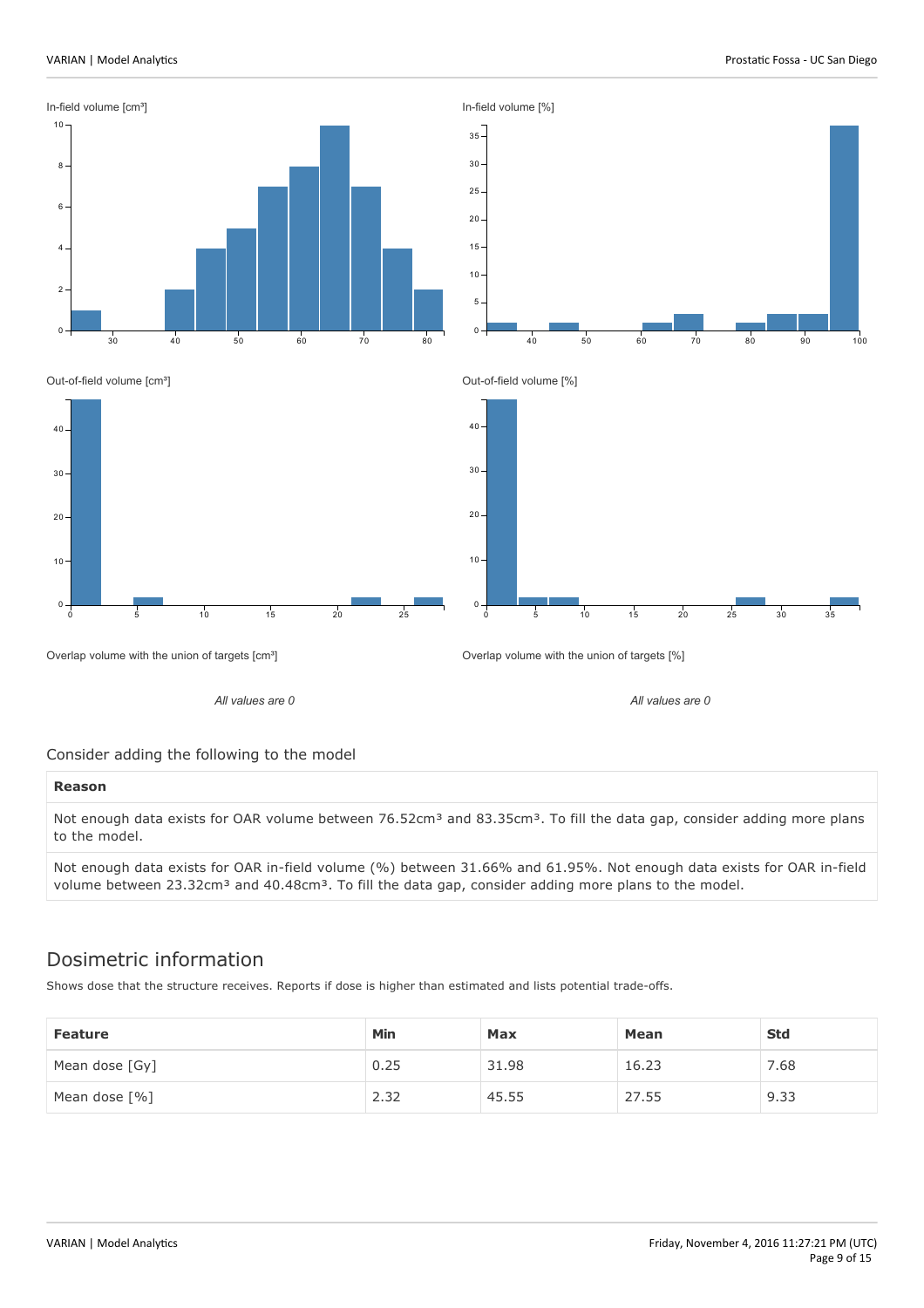

| Plan $#$ | Structure   Criteria |                                                                                                                                                    |
|----------|----------------------|----------------------------------------------------------------------------------------------------------------------------------------------------|
| 29       | LT                   | Fem Head   The mean dose for the structure (32 Gy) seems higher than its estimated range (21-26 Gy). Potential<br>trade-off with: Rectum [Rectum]. |
| 35       | Femur L              | The mean dose for the structure $(27 \text{ Gy})$ seems higher than its estimated range $(18-24 \text{ Gy})$ .                                     |
| 42       | Fem Head<br>LT       | The mean dose for the structure $(11 \text{ Gy})$ seems higher than its estimated range $(7.3\n-9.6 \text{ Gy})$ .                                 |

# Femur\_R

Matched ID:s Fem Head RT(43), Femur\_R(7)

### Model information

Reports deviant or influential plan structures. They have the greatest effect on the accuracy of DVH estimates.

### Consider removing the following from the model

No suggestions

#### Check the following plans

| Plan # | Structure Reason      |                                                                                                                                                                  |
|--------|-----------------------|------------------------------------------------------------------------------------------------------------------------------------------------------------------|
| 29     | Fem Head<br>RT.       | The shape of the estimated DVH seems to differ from the original DVH curve, or the dose of the<br>structure may differ considerably from the average.            |
| 45     | Fem Head<br><b>RT</b> | The geometry of the structure seems to differ from the majority: OAR in-field volume (%) is much<br>smaller than the average $(61.13\% \text{ vs. } 93.17\%)$ .  |
| 28     | Fem Head<br><b>RT</b> | The geometry of the structure seems to differ from the majority: OAR in-field volume (%) is much<br>smaller than the average (29.37% vs. 93.17%).                |
| 43     | Fem Head<br><b>RT</b> | The geometry of the structure seems to differ from the majority: OAR volume is much bigger than the<br>average (93.34cm <sup>3</sup> vs. 65.76cm <sup>3</sup> ). |
| 52     | Fem Head<br><b>RT</b> | The geometry of the structure seems to differ from the majority: OAR in-field volume (%) is much<br>smaller than the average (31.48% vs. 93.17%).                |

### Geometric information

Shows volume data for the structure. Reports if more data is needed for a certain volume range.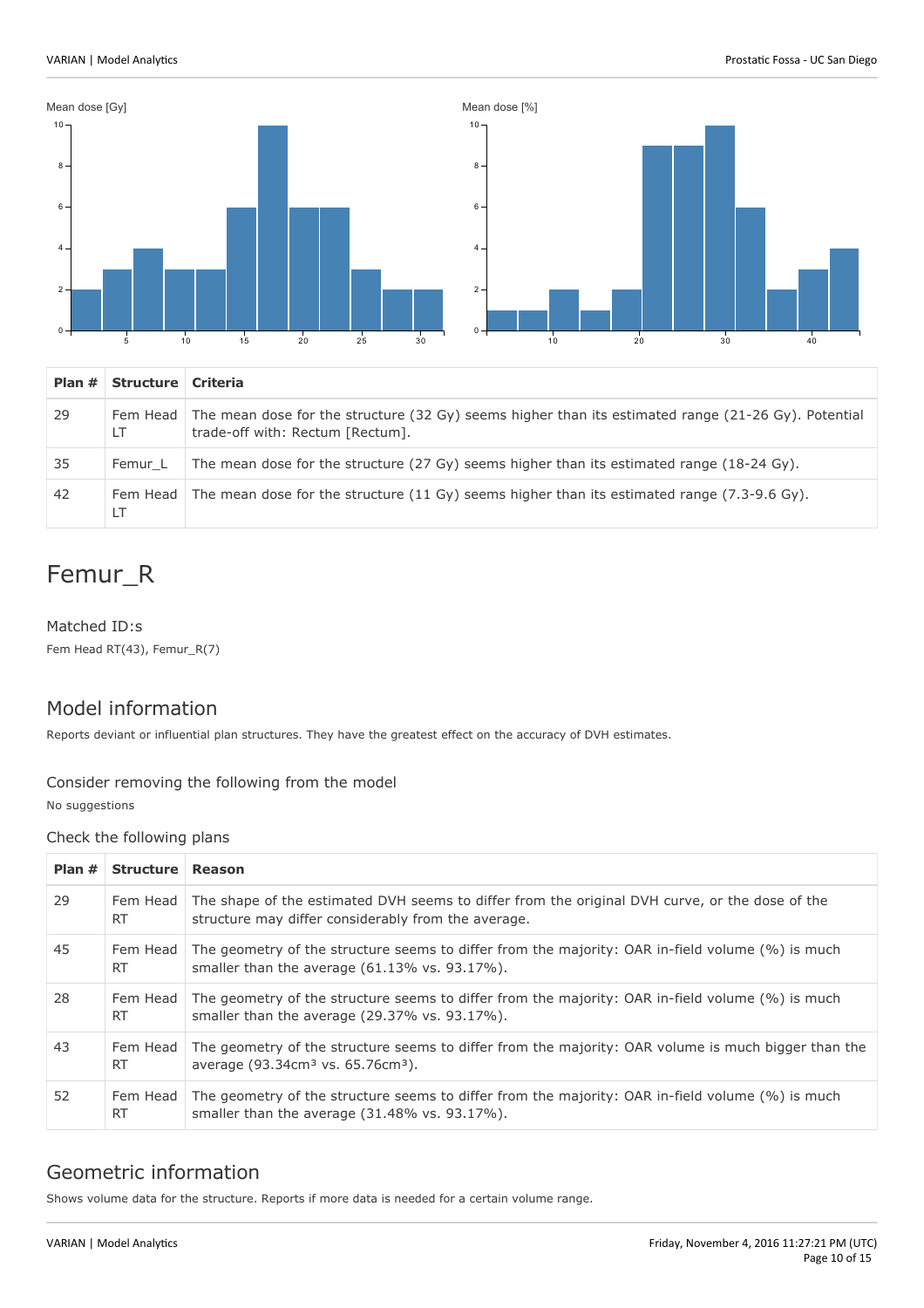| <b>Feature</b>                                              | Min   | Max    | Mean  | <b>Std</b> |
|-------------------------------------------------------------|-------|--------|-------|------------|
| Total volume [cm <sup>3</sup> ]                             | 42.47 | 94.08  | 65.76 | 10.22      |
| In-field volume $\lceil$ cm <sup>3</sup> $\rceil$           | 21.52 | 92.63  | 60.64 | 12.09      |
| In-field volume [%]                                         | 29.37 | 100.00 | 93.17 | 15.57      |
| Out-of-field volume [cm <sup>3</sup> ]                      | 0.00  | 45.57  | 1.63  | 7.35       |
| Out-of-field volume [%]                                     |       | 48.44  | 2.03  | 8.63       |
| Overlap volume with the union of targets [cm <sup>3</sup> ] | 0.00  | 0.00   | 0.00  | 0.00       |
| Overlap volume with the union of targets [%]                | 0.00  | 0.00   | 0.00  | 0.00       |

Total volume [cm<sup>3</sup>]





In-field volume [%]



Out-of-field volume [cm<sup>3</sup>]



Out-of-field volume [%]

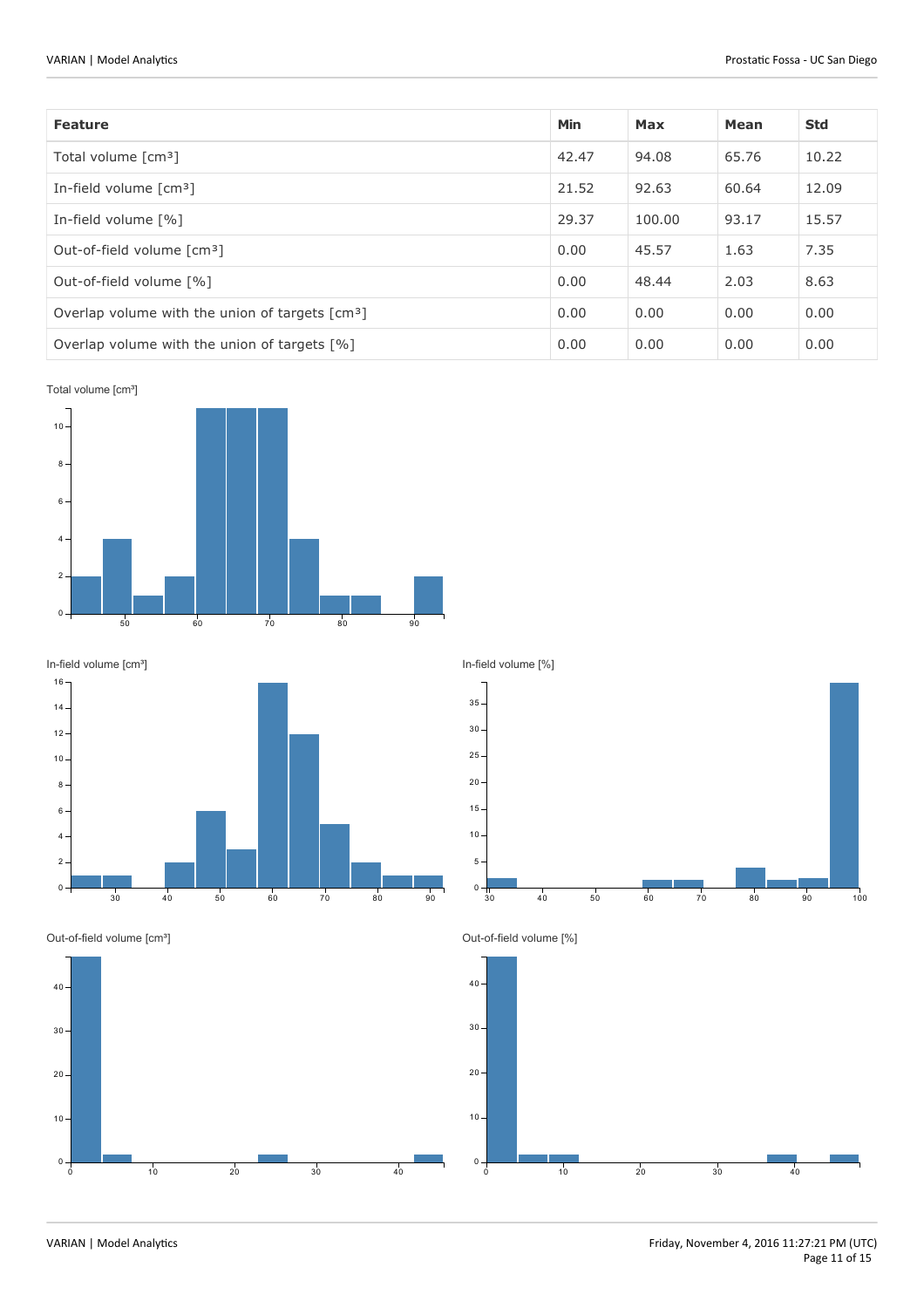Overlap volume with the union of targets [cm<sup>3</sup>]

Overlap volume with the union of targets [%]

*All values are 0*

*All values are 0*

Consider adding the following to the model

#### **Reason**

Not enough data exists for OAR volume between 85.18cm<sup>3</sup> and 93.34cm<sup>3</sup>. To fill the data gap, consider adding more plans to the model.

Not enough data exists for OAR in-field volume (%) between 31.48% and 61.13%. Not enough data exists for OAR in-field volume between 27.63cm<sup>3</sup> and 41.70cm<sup>3</sup>. To fill the data gap, consider adding more plans to the model.

### Dosimetric information

Shows dose that the structure receives. Reports if dose is higher than estimated and lists potential trade-offs.

| <b>Feature</b> | Min  | Max   | Mean  | <b>Std</b> |
|----------------|------|-------|-------|------------|
| Mean dose [Gy] | 0.22 | 33.20 | 16.40 | 7.78       |
| Mean dose [%]  | 2.03 | 47.29 | 27.53 | 8.91       |



| Plan # | Structure   Criteria  |                                                                                                                                                  |
|--------|-----------------------|--------------------------------------------------------------------------------------------------------------------------------------------------|
| 18     | <b>RT</b>             | Fem Head The mean dose for the structure (23 Gy) seems higher than its estimated range (15-21 Gy).                                               |
| 29     | <b>RT</b>             | Fem Head The mean dose for the structure (33 Gy) seems higher than its estimated range (21-27 Gy). Potential<br>trade-off with: Rectum [Rectum]. |
| 35     | Femur R               | The mean dose for the structure $(27 \text{ Gy})$ seems higher than its estimated range $(18-23 \text{ Gy})$ .                                   |
| 42     | Fem Head<br><b>RT</b> | The mean dose for the structure $(11 \text{ Gy})$ seems higher than its estimated range $(6.8\n-9.2 \text{ Gy})$ .                               |

# PenileBulb

Matched ID:s Penile Bulb(38), PenileBulb(7)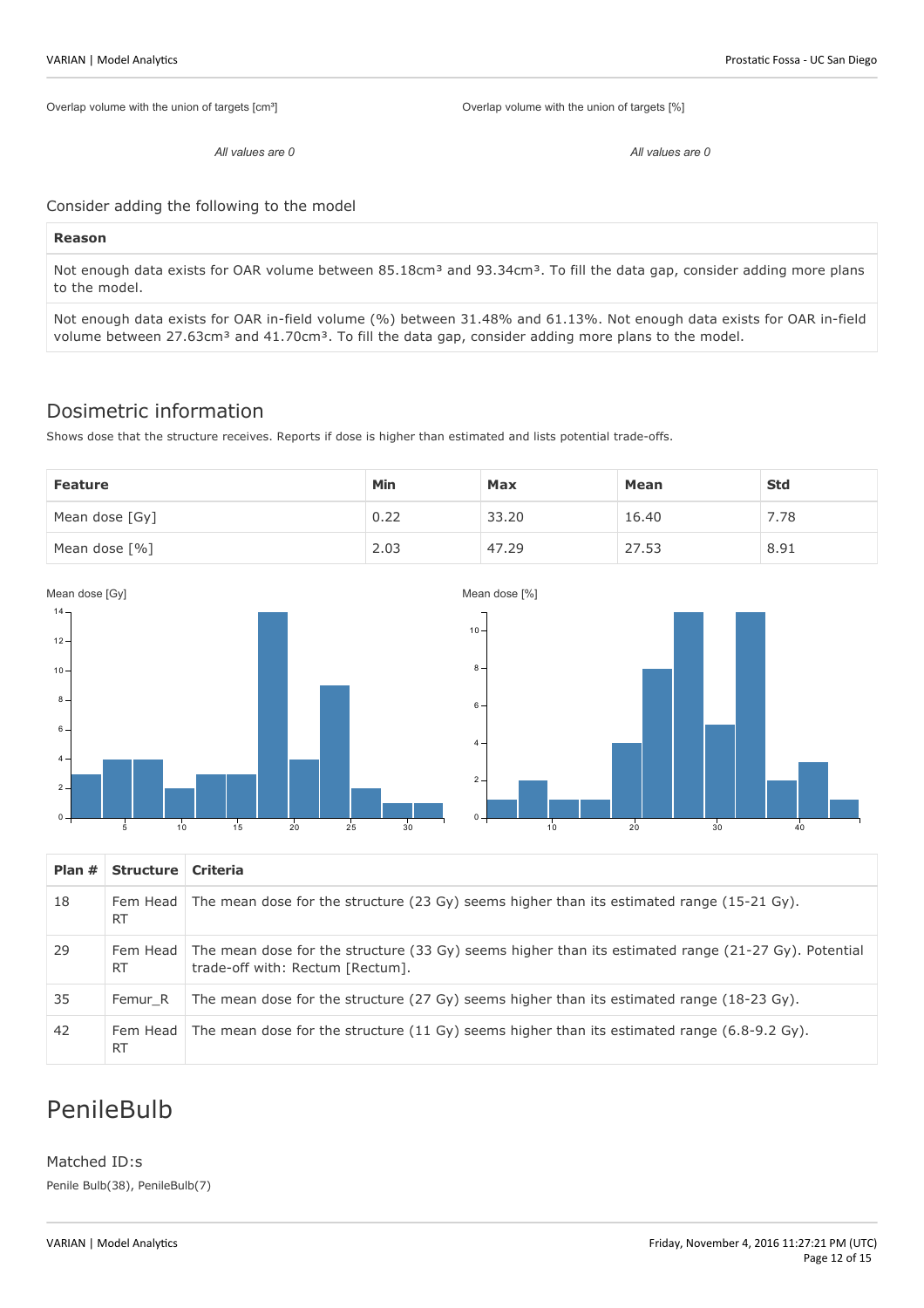### Model information

Reports deviant or influential plan structures. They have the greatest effect on the accuracy of DVH estimates.

#### Consider removing the following from the model

No suggestions

#### Check the following plans

|    | <b>Plan # Structure Reason</b> |                                                                                                                                                                                                                             |
|----|--------------------------------|-----------------------------------------------------------------------------------------------------------------------------------------------------------------------------------------------------------------------------|
| 43 | Penile<br><b>Bulb</b>          | The structure may distort the shape and position of estimated DVHs. The geometry of the structure<br>seems to differ from the majority: OAR volume is much bigger than the average (9.15cm <sup>3</sup> vs.<br>$3.31cm3$ ). |

### Geometric information

Shows volume data for the structure. Reports if more data is needed for a certain volume range.

| <b>Feature</b>                                              | <b>Min</b> | <b>Max</b> | Mean  | <b>Std</b> |
|-------------------------------------------------------------|------------|------------|-------|------------|
| Total volume $\lceil$ cm <sup>3</sup> $\rceil$              | 0.86       | 9.15       | 3.31  | 1.72       |
| In-field volume [cm <sup>3</sup> ]                          | 0.00       | 5.47       | 2.27  | 1.29       |
| In-field volume [%]                                         | 0.00       | 100.00     | 71.48 | 30.55      |
| Out-of-field volume [cm <sup>3</sup> ]                      | 0.00       | 2.23       | 0.07  | 0.35       |
| Out-of-field volume [%]                                     |            | 24.33      | 1.24  | 4.47       |
| Overlap volume with the union of targets [cm <sup>3</sup> ] | 0.00       | 2.42       | 0.22  | 0.55       |
| Overlap volume with the union of targets [%]                | 0.00       | 86.58      | 8.31  | 19.55      |

#### Total volume [cm<sup>3</sup>]

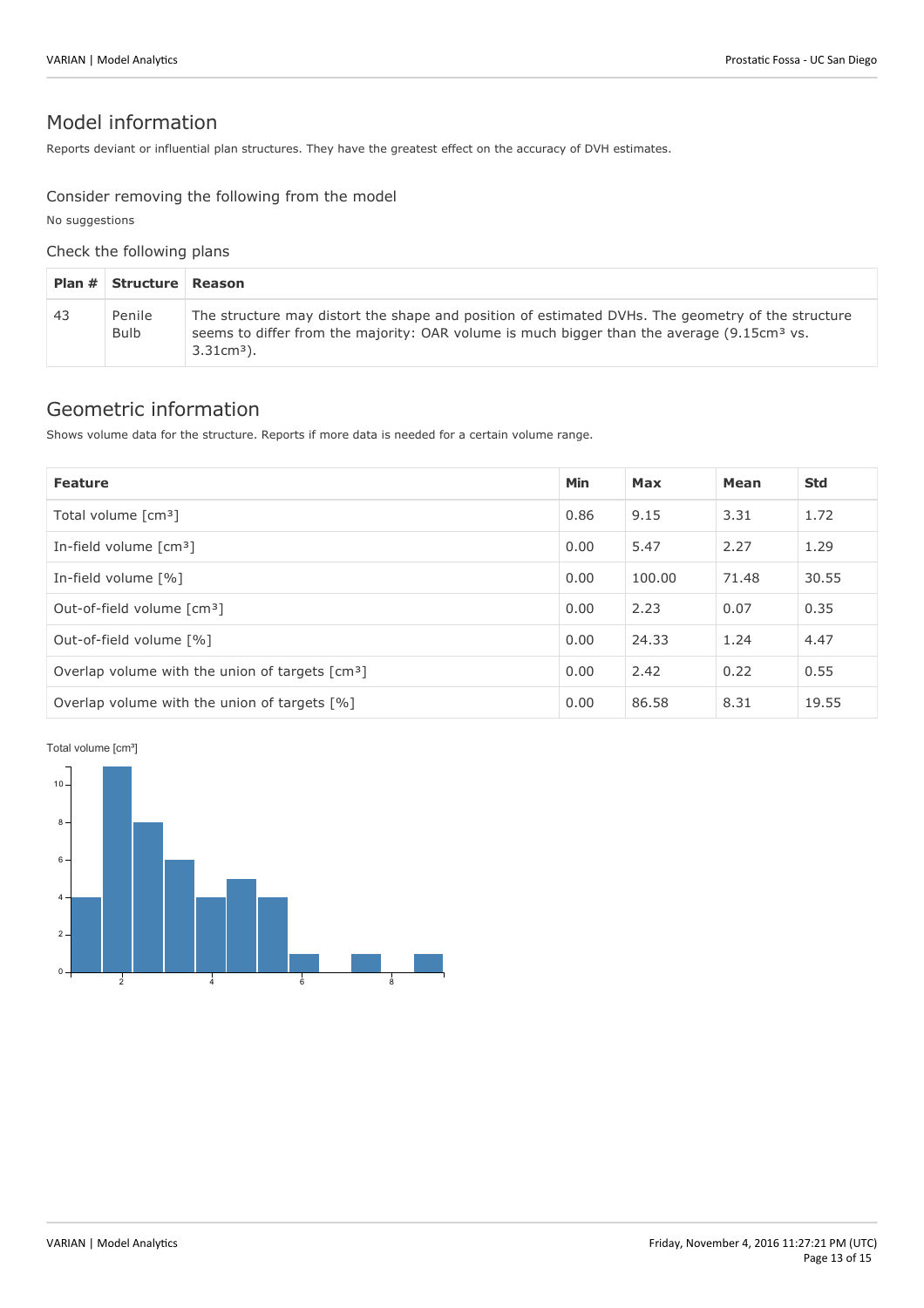



0 20 40 60 80 100

Out-of-field volume [cm<sup>3</sup>]







Overlap volume with the union of targets [cm<sup>3</sup>]







#### Consider adding the following to the model

#### **Reason**

Not enough data exists for OAR volume between 7.14cm<sup>3</sup> and 9.15cm<sup>3</sup>. To fill the data gap, consider adding more plans to the model.

Not enough data exists for OAR overlap volume with the union of targets (%) between 35.99% and 78.24%. Not enough data exists for OAR overlap volume with the union of targets between 0.53cm<sup>3</sup> and 1.76cm<sup>3</sup>. To fill the data gap, consider adding more plans to the model.

Not enough data exists for OAR in-field volume (%) between 21.76% and 40.80%. To fill the data gap, consider adding more plans to the model.

Not enough in-field data exists for this structure. The generated DVH estimates may not be optimal. Consider adding 22 more plans to the model.